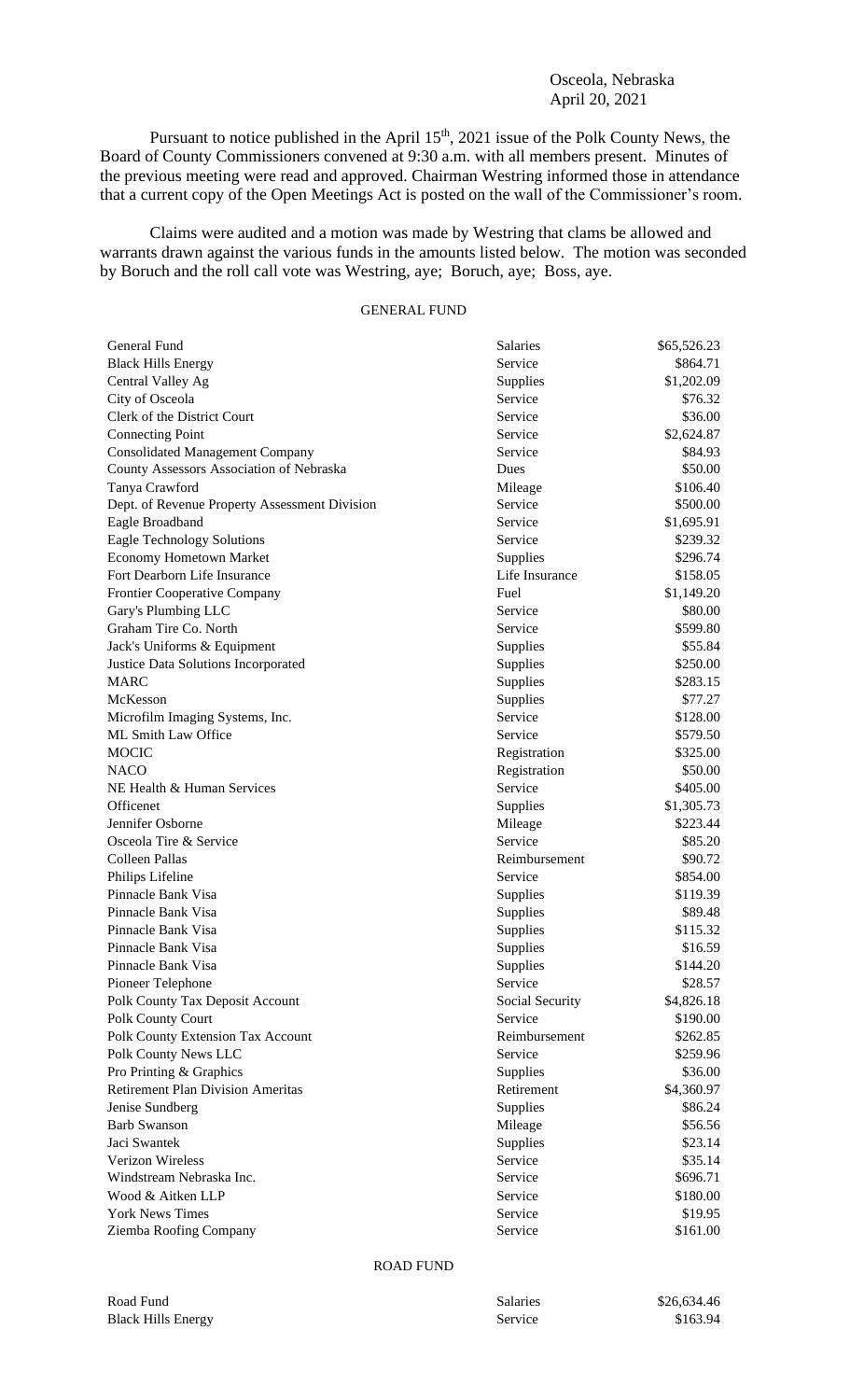| Central Valley AG                         | Supplies                 | \$261.27    |
|-------------------------------------------|--------------------------|-------------|
| Eagle Broadband                           | Service                  | \$70.54     |
| <b>Engquist Tractor Service</b>           | Supplies                 | \$18,850.00 |
| Fort Dearborn                             | Life Insurance           | \$80.54     |
| John Deere Financial                      | Service                  | \$61.12     |
| Johnson Sand & Gravel Co. Inc.            | Supplies                 | \$8,765.43  |
| NMC, Exchange LLC                         | Service                  | \$7,514.51  |
| Overland Sand & Gravel                    | Supplies                 | \$13,796.38 |
| Polk County Tax Deposit Account           | Social Security          | \$2,012.97  |
| Polk Light & Water                        | <b>Utilities</b>         | \$97.23     |
| <b>Retirement Plans Division Ameritas</b> | Retirement               | \$1,697.35  |
| Sapp Bros. Petroleum, Inc.                | Supplies                 | \$9,683.56  |
| Dan Theis                                 | Reimbursement            | \$20.00     |
| Verizon Wireless                          | Service                  | \$64.36     |
| Windstream Nebraska Inc.                  | Service                  | \$22.20     |
| <b>SENIOR SERVICES FUND</b>               |                          |             |
| Eagle Broadband                           | Service                  | \$175.79    |
| <b>Midwest Covenant Home</b>              | Service                  | \$10,162.98 |
| <b>INHERITANCE TAX FUND</b>               |                          |             |
| <b>DAS State Acct-Central Finance</b>     | Service                  | \$488.32    |
| Sleuth                                    | Service                  | \$1,908.00  |
| Stanard Appraisal Services Inc.           | Service                  | \$6,064.00  |
| 911 EMERGENCY MANAGEMENT FUND             |                          |             |
| Windstream Nebraska Inc.                  | Service                  | \$984.95    |
| 911 WIRELESS SERVICE FUND                 |                          |             |
| City of Columbus                          | <b>Transfer of Funds</b> | 232,851.25  |
|                                           |                          |             |
| <b>WEED FUND</b>                          |                          |             |
| <b>Black Hills Energy</b>                 | Service                  | \$49.25     |
| James Carlson                             | Reimbursement            | \$80.00     |

The Board approved the collateral pledged by Polk County banks and held in custody by the County Treasurer.

The following fees for the month of March were earned by the various offices and submitted to the County Treasurer. County Treasurer receipts show fees earned were credited to the appropriate county funds.

| Jodie L. Roberts, Clerk of Dist. Court | \$355.00 |
|----------------------------------------|----------|
|----------------------------------------|----------|

A motion was made by Boruch to adopt a resolution to declare the Polk County Board of Commissioners' support of the rights and liberties of all Polk County citizens guaranteed by the United States and Nebraska Constitutions. The motion was seconded by Boss and the roll call vote was Boruch, aye; Boss, aye; Westring, aye.

A motion was made by Boss to create the COVID American Rescue Plan Fund within the Polk County Budget for the receipt and disbursement of the direct aid provided to Polk County thru the American Rescue Plan Act of 2021 as signed into law on March 11, 2021. The motion was seconded by Westring and the roll call vote was Boss, aye; Westring, aye; Boruch, aye.

A motion was made by Boss to approve the contract for appraisal services with Stanard Appraisal Services, Inc. for the appraisal review of the improved commercial property in Polk County. The motion was seconded by Boruch and the roll call vote was Boss, aye; Boruch, aye; Westring, aye.

A motion was made by Boruch to approve the contract for appraisal services with Stanard Appraisal Services, Inc. for the appraisal review of the residential lake property in Polk County. The motion was seconded by Boss and the roll call vote was Boruch, aye; Boss, aye; Westring, aye.